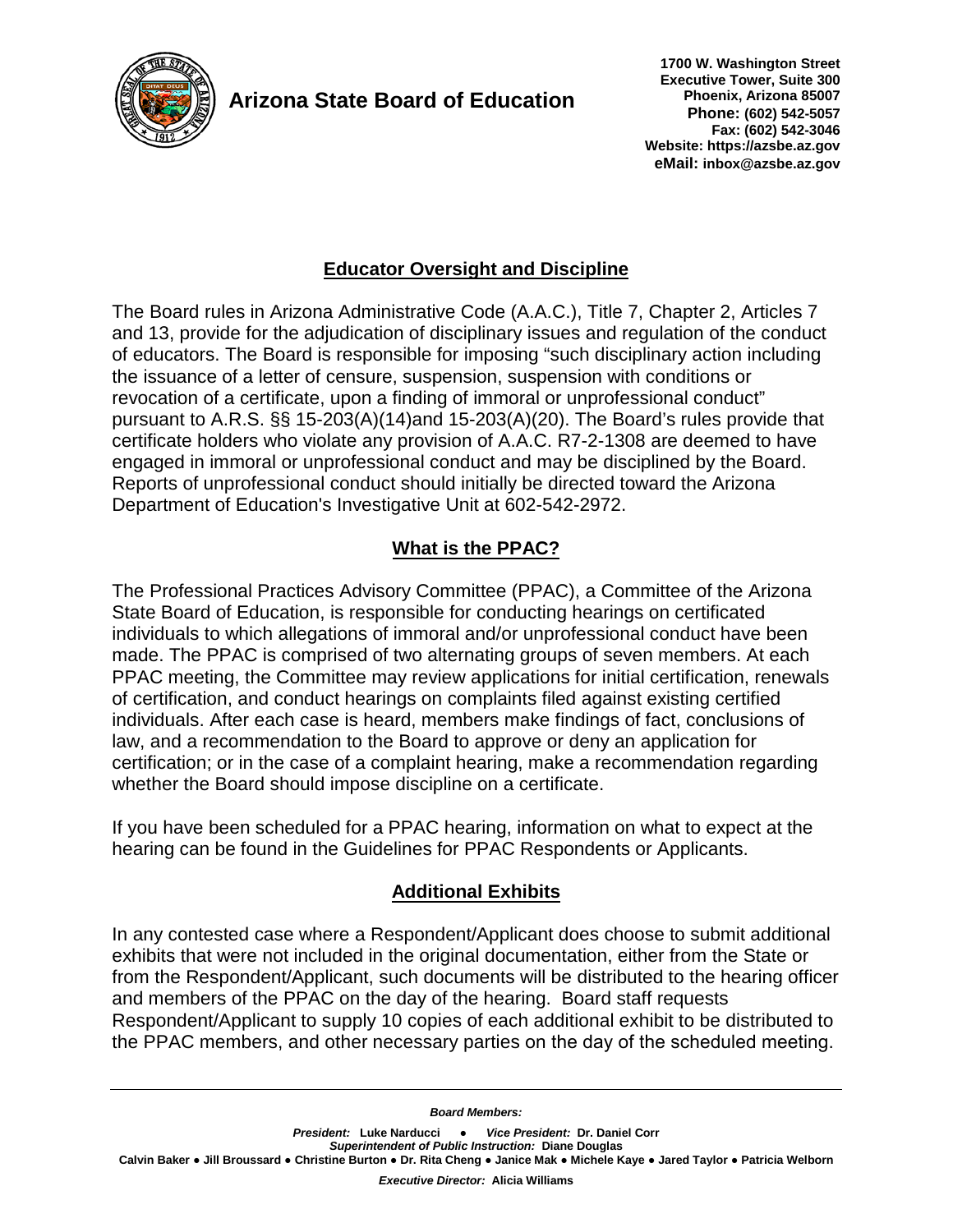

**Arizona State Board of Education**

# **Findings of Fact and Conclusions of Law**

Respondent/Applicant or Representing Counsel may prepare their own Findings of Fact and Conclusions of Law to present to the PPAC. Findings of Fact typically detail each fact of a case, as well as any [aggravating or mitigating factors.](https://azsbe.az.gov/sites/default/files/media/Aggravating%20and%20Mitigating%20Circumstances_0.pdf) Conclusions of law cites statutes or administrative codes pertaining to the Board's authority to oversee the discipline process, and the grounds to which disciplinary recommendations are made.

## **Recommendations**

Recommendations resulting from PPAC meetings are presented to the Arizona State Board of Education for approval. Ultimately, the Board makes the decision to accept, reject, or modify the PPAC's recommendation.

## **Outcomes**

Outcomes of any contested cases are officially detailed in a "Board Order" and sent to the Respondent/Applicant or Representing Counsel after the Board meeting has taken place. In addition to this correspondence, the outcomes of discipline cases are also searchable using this tool: [https://azsbe.az.gov/teacher-certification-ppac/discipline](https://azsbe.az.gov/teacher-certification-ppac/discipline-search)[search](https://azsbe.az.gov/teacher-certification-ppac/discipline-search)

Attached, you'll find the following supporting documents:

- 1. Discipline Guidelines Adopted by the State Board of Education February 27, 2017;
- 2. DUI Discipline Matrix Adopted by the State Board of Education September 25, 2017;
- 3. Aggravating and Mitigating Circumstances;
- 4. Guideline for PPAC Respondents or Applicants.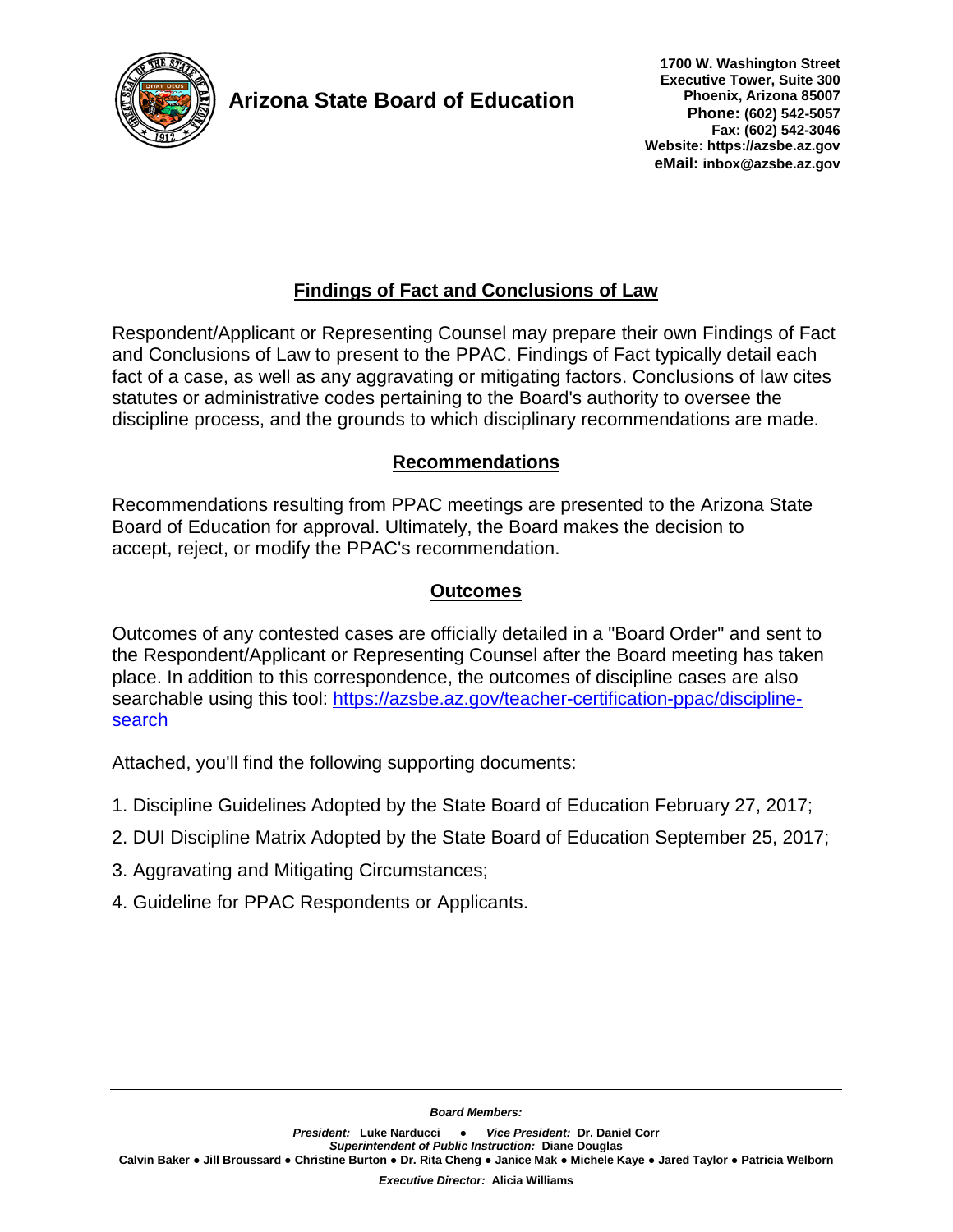### **Arizona State Board of Education Discipline Guidelines on Certification Enforcement Actions As Adopted February 27, 2017**

| Immoral or                                              | <b>Settlement Agreement</b>                                                                                                                                                     | <b>Contested Action</b>                                                                                                                                                                                                                                                   |
|---------------------------------------------------------|---------------------------------------------------------------------------------------------------------------------------------------------------------------------------------|---------------------------------------------------------------------------------------------------------------------------------------------------------------------------------------------------------------------------------------------------------------------------|
| unprofessional<br>conduct                               |                                                                                                                                                                                 |                                                                                                                                                                                                                                                                           |
| Contract break                                          | Presumptive recommended discipline: 1 year<br>suspension<br>Minimum recommended discipline: 6 month<br>suspension based on mitigating factors                                   | Presumptive recommended<br>discipline: 2 year suspension<br>Minimum recommended discipline: 1<br>year suspension based on mitigating<br>factors<br>Maximum recommended discipline:<br>Up to revocation based on<br>aggravating factors                                    |
| Under the influence at<br>work - alcohol                | Presumptive recommended discipline: 2 year<br>suspension with conditions<br>Minimum recommended discipline: 1 year<br>suspension with conditions based on<br>mitigating factors | Presumptive recommended<br>discipline: 3 year suspension with<br>conditions<br>Minimum recommended discipline: 2<br>year suspension with conditions<br>based on mitigating factors<br>Maximum recommended discipline:<br>Up to revocation based on<br>aggravating factors |
| Under the influence at<br>work - drugs                  | Presumptive recommended discipline: 3 year<br>suspension with conditions<br>Minimum recommended discipline: 2 year<br>suspension with conditions based on<br>mitigating factors | Presumptive recommended<br>discipline: 3 year suspension with<br>conditions<br>Minimum recommended discipline: 2<br>year suspension based on mitigating<br>factors<br>Maximum recommended discipline:<br>Up to revocation based on<br>aggravating factors                 |
| Criminal offenses -<br>drugs                            | Presumptive recommended discipline: 2 year<br>suspension with conditions                                                                                                        | Presumptive recommended<br>discipline: 3 year suspension with<br>conditions<br>Minimum recommended discipline: 2<br>year suspension with conditions<br>based on mitigating factors<br>Maximum recommended discipline:<br>Up to revocation based on<br>aggravating factors |
| Criminal offenses -<br>theft                            | Presumptive recommended discipline: 2 year<br>suspension<br>Minimum recommended discipline: 1 year<br>suspension based on mitigating factors                                    | Presumptive recommended<br>discipline: 2 year suspension<br>Minimum recommended discipline: 1<br>year suspension based on mitigating<br>factors<br>Maximum recommended discipline:<br>Up to revocation based on<br>aggravating factors                                    |
| Inappropriate<br>Communications with<br>Student: Sexual |                                                                                                                                                                                 | Presumptive recommended<br>discipline: 2 year suspension<br>Minimum recommended discipline: 1<br>year suspension<br>Maximum recommended discipline:<br>up to revocation                                                                                                   |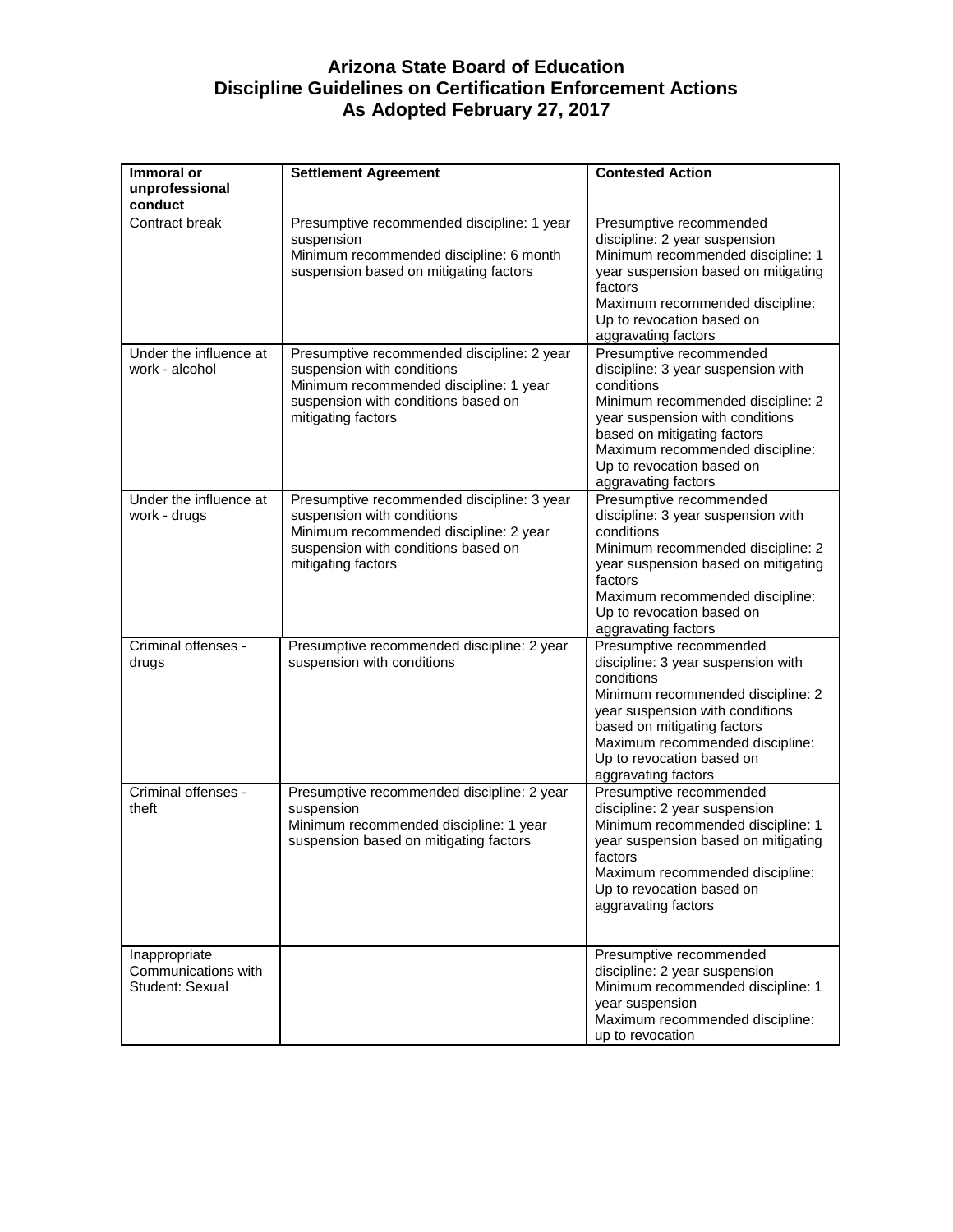## DUI Discipline Matrix

# Adopted by the State Board of Education on September 25, 2017

| <b>Applicant</b>                                | <b>Action</b>                                                                                                                          | <b>Certified Educator</b>                | <b>Settlement</b>                                                                                  | <b>Contested Action</b>                                                                            |  |
|-------------------------------------------------|----------------------------------------------------------------------------------------------------------------------------------------|------------------------------------------|----------------------------------------------------------------------------------------------------|----------------------------------------------------------------------------------------------------|--|
|                                                 |                                                                                                                                        |                                          | <b>Agreement</b>                                                                                   | (Goes through PPAC)                                                                                |  |
| One DUI within<br>5 years of<br>application     | Grant<br>application<br>with letter from<br>IU that file will<br>be flagged and<br>additional<br>misconduct<br>should be<br>avoided up | <b>First DUI</b>                         | <b>Close and flagged</b><br>with letter from IU that<br>additional misconduct<br>should be avoided | <b>Close and flagged</b><br>with letter from IU that<br>additional misconduct<br>should be avoided |  |
| One DUI with<br>Aggravating<br>Factors          | NSA to grant<br>application with<br>conditions                                                                                         | First DUI with<br>Aggravating<br>Factors | NSA: Letter of<br>Censure with<br>conditions or up to a<br>12 month suspension<br>with conditions  | 12 - 18 month<br>suspension with<br>conditions                                                     |  |
| 2-3 DUIs within<br>5 years of<br>application    | Denial for six<br>months $-1$<br>year                                                                                                  | 2-3 DUIs within 5<br>years               | 1-2 year suspension<br>with conditions                                                             | 2-3 year suspension<br>with conditions                                                             |  |
| More than 3<br>DUIs (within a 5<br>year period) | Denial for $1 - 2$<br>years                                                                                                            | More than 3 DUIs<br>in a 5 year period   | 2 year suspension with<br>conditions through<br>expiration of certificate                          | 3 year suspension<br>with conditions<br>through expiration of<br>certificate                       |  |
| Aggravating:                                    | BAC, child in vehicle, property damage and/or personal injury                                                                          |                                          |                                                                                                    |                                                                                                    |  |
| Mitigating:                                     | Remorse, rehabilitation/treatment, abstention, length of sobriety                                                                      |                                          |                                                                                                    |                                                                                                    |  |
| Non mitigating:                                 | Type of certificate, location of employment                                                                                            |                                          |                                                                                                    |                                                                                                    |  |
| Conditions:                                     | Counseling, rehabilitation completion, etc.                                                                                            |                                          |                                                                                                    |                                                                                                    |  |
|                                                 | NSA ONLY: 3-5 years with a DUI arrest or charge would warrant an automatic revocation                                                  |                                          |                                                                                                    |                                                                                                    |  |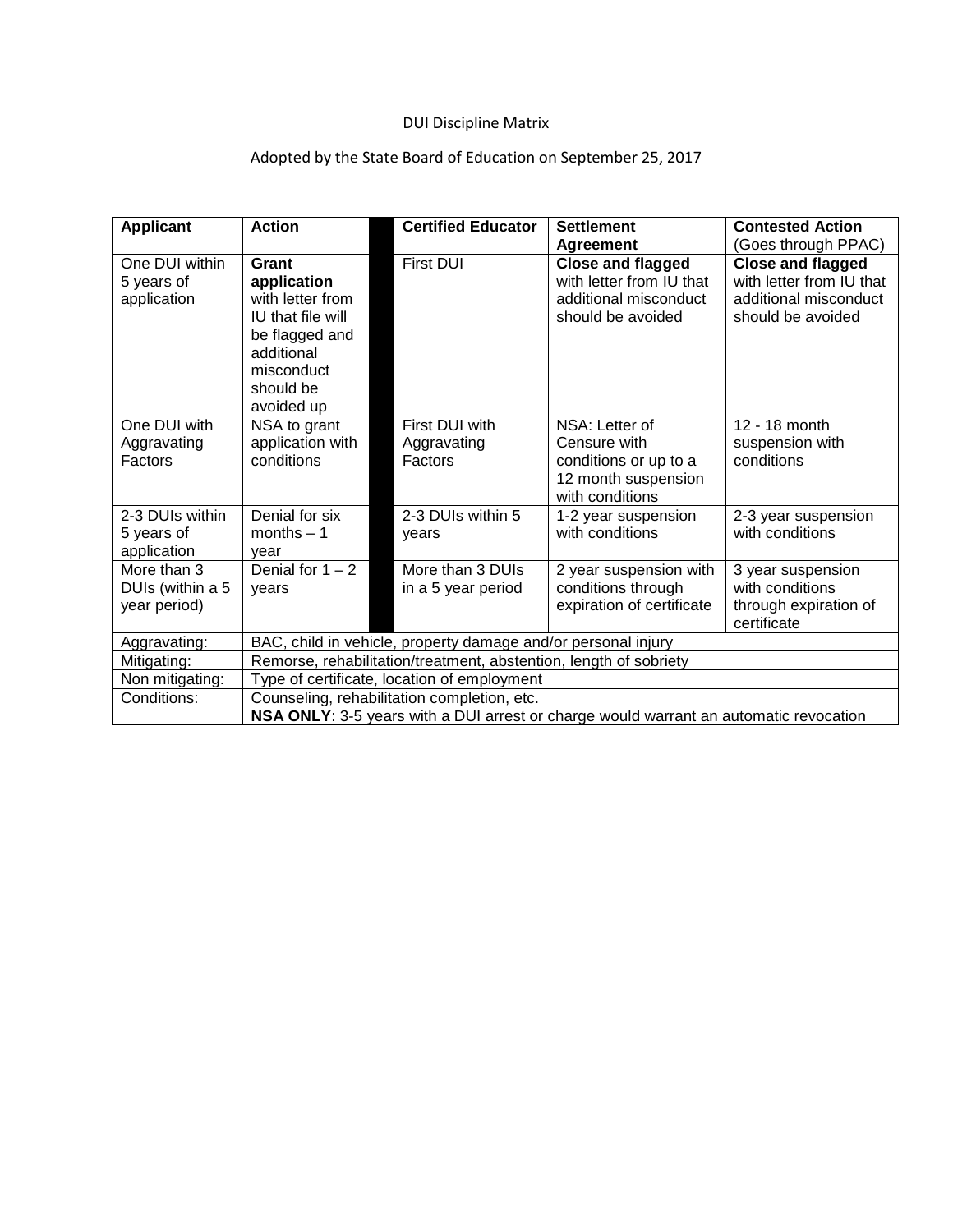#### **Aggravating Circumstances Adopted from "Standards for Imposing Lawyer Sanctions"**

Aggravating circumstances are any considerations or factors that may justify an increase in the degree of discipline to be imposed.

Aggravating factors that may be considered include:

- 1. Prior discipline records
- 2. Multiple offenses
- 3. Obstruction of disciplinary proceedings by failing to follow rules or orders of the disciplinary agency
- 4. Submission of false evidence, false statements or other deceptive practices during the disciplinary process
- 5. Refusal to acknowledge wrongful nature of conduct
- 6. Vulnerability of the victim
- 7. Substantial experience in the field
- 8. Illegal conduct

## **Mitigating Circumstances**

### **Adopted from "Standards for Imposing Lawyer Sanctions"**

Mitigating circumstances are any considerations or factors that may justify a decrease in the degree of discipline to be imposed.

Mitigating factors that may be considered include:

- 1. Absence of a prior discipline record
- 2. Personal or emotional problems
- 3. Timely good faith effort to rectify consequences of misconduct
- 4. Full and free disclosure or cooperative attitude toward disciplinary agency
- 5. Inexperience in the field
- 6. Physical disability
- 7. Mental disability as determined by medical evidence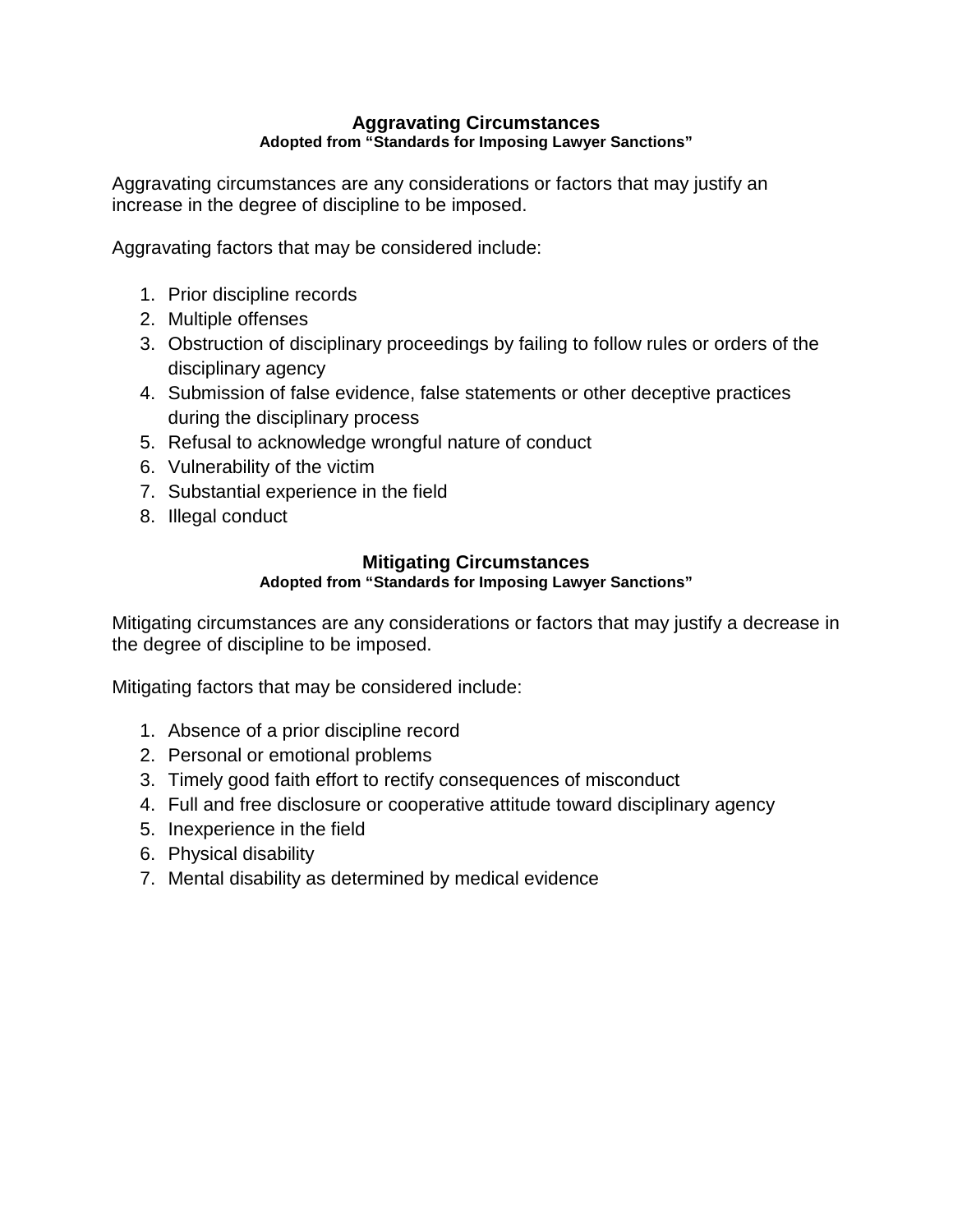### **GUIDELINES FOR PPAC RESPONDENTS OR APPLICANTS**

### **Information for a Complaint Hearing**

The Professional Practices Advisory Committee (hereinafter, the "PPAC") is the committee which reviews applications for certification and conducts disciplinary hearings. At the conclusion of each matter, the PPAC, in an open session, makes findings of facts, conclusions of law and a recommendation to the State Board of Education.

In a complaint hearing, the PPAC may recommend to the State Board of Education any of the following disciplines on an educator's certificate(s):

- Letter of Censure
- Suspension
- Suspension with conditions
- Revocation

When addressing the PPAC Members throughout the hearing, it is advised that the respondent start with "Chairman (last name of the Chairman), Members of the Committee." This is done as a formality and shows respect to the Chairman and the PPAC Members. A hearing officer will be the acting Chairman.

The respondent has the right to be represented during the complaint hearing.

The respondent has the burden to present to the PPAC any documents, testimony, witnesses, and arguments in response to the complaint that has been filed on the respondent's certificate.

Please be aware that PPAC Members have received the same materials that were mailed to the respondent and the PPAC Members have reviewed the materials prior to the meeting.

The recommendation made by the PPAC is a recommendation for discipline that will be presented to the State Board of Education for a final decision. The State Board of Education may accept the recommendation or motion for discipline that is lesser or greater than the PPAC's recommendation.

#### **Information for an Application Review Hearing**

The Professional Practices Advisory Committee (hereinafter, the "PPAC") is the committee which reviews applications for certification and conducts disciplinary hearings. At the conclusion of each matter, the PPAC, in an open session, makes findings of facts, conclusions of law, and a recommendation to the State Board of Education.

In the initial application review, or the review of the renewal of an application for certification, the PPAC will recommend that the State Board approve or deny the application for up to five years.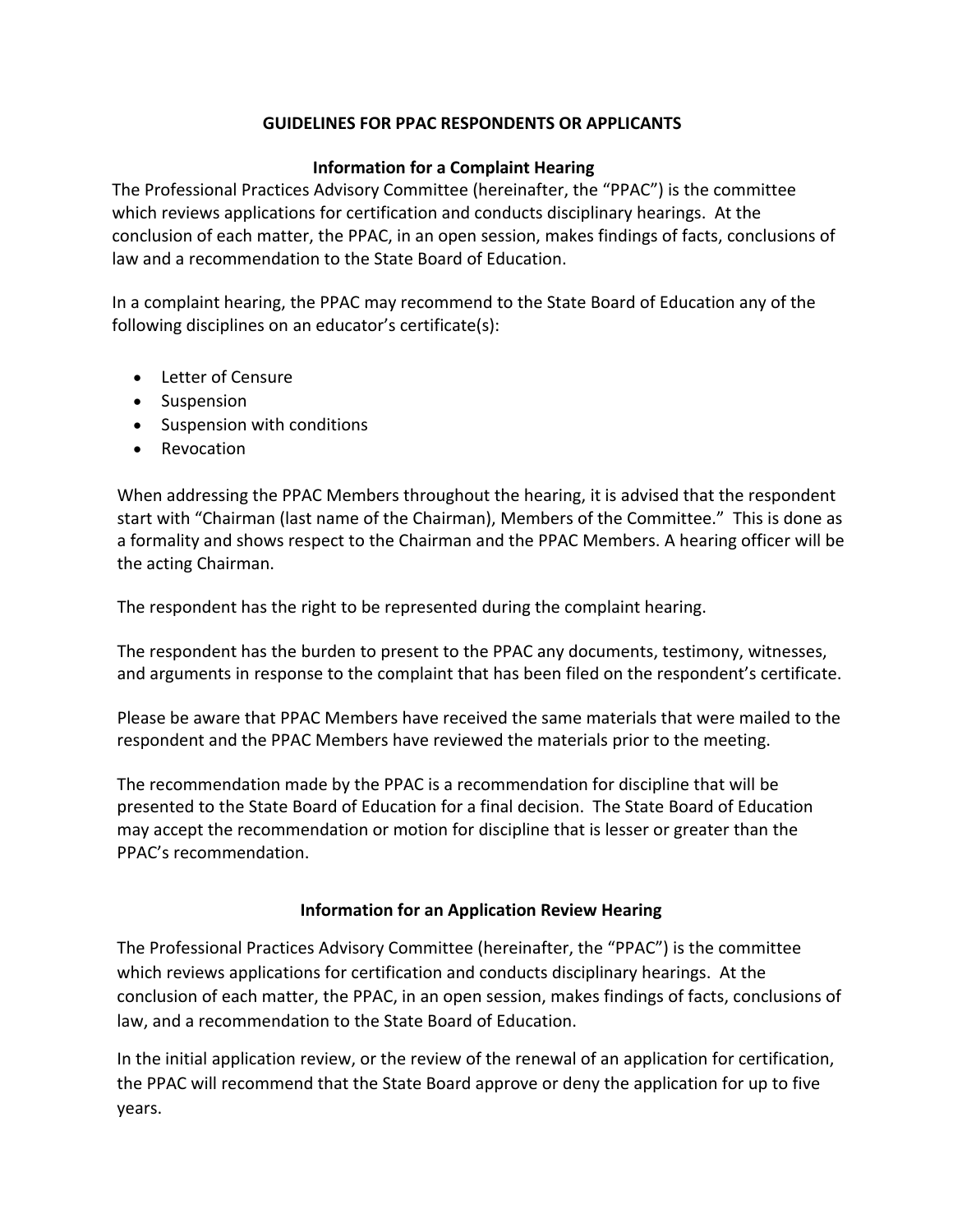When addressing the PPAC Members throughout the review, it is advised that the applicant start with "Chairman (last name of the Chairman), Members of the Committee." This is done as a formality and shows respect to the Chairman and the PPAC Members. A hearing officer will be the acting Chairman.

The applicant has the right to be represented during the application review.

The applicant has the burden to present to the PPAC any documents, testimony, witnesses, and arguments to persuade the PPAC Members that it should recommend the approval of the application to the State Board of Education.

Please be aware that PPAC Members have received the same materials that were mailed to the applicant and the PPAC Members have reviewed the materials prior to the meeting.

### **Complaint and Application Review Hearings: Respondent or Applicant's Point of View**

Complaint and application review hearings referred to the State Board of Education take place in front of the Professional Practices Advisory Committee ("PPAC"). This committee hears complaints brought forth by the State Board of Education against a certificated individual and holds review hearings on applicants who wish to become certified teachers in Arizona. Both types of hearings follow the same outline as an Administrative Hearing. The process is as follows:

The hearing officer will call your case. At that time, you will sit at the table to the left of the podium.

The hearing officer will introduce the case and welcome all participating parties. Next, the hearing officer will begin a roll call, where all PPAC members, a representative from the Attorney General's Office ("State") and Board staff will introduce themselves. At the end of introductions, you will introduce yourself to the committee. When speaking, remember to address the hearing officer and members of the PPAC, as well as to speak clearly and slowly into the microphone.

You will be asked if you are being represented by an attorney. If an attorney is present, this is the opportunity for council to introduce themselves to the PPAC members. If you do not have an attorney, the hearing officer will explain that you are waiving your right to counsel, but that this does not preclude you from having an attorney at any future hearings on the matter.

The hearing officer will explain the process of an administrative hearing, and how it differs from a common court hearing. The hearing officer will explain important details such as:

- The committee will be the sole judge of the evidence presented, as well as the decisions and recommendations made at the hearing.
- The State has the burden of proof. This means the State must be able to prove their case beyond a preponderance of evidence. (Preponderance of evidence means that the State needs to prove that "more likely than not" the conduct occurred.)
- Both parties (you and the State) can submit each of the following: evidence, witnesses and/or testimony.